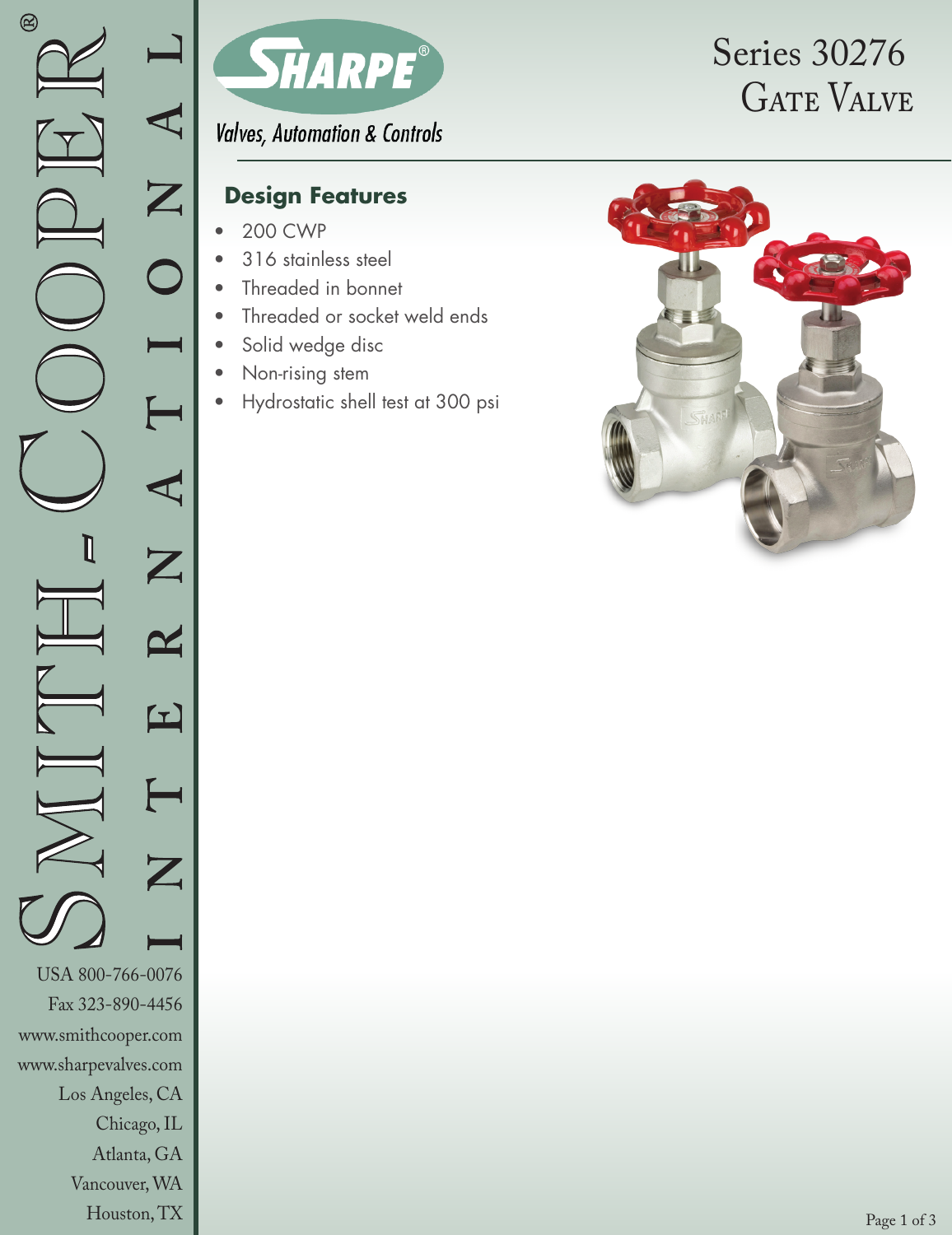

**GATE VALVE** Series 30276

# **Dimensions, Parts & Materials**



| No. | <b>Part Name</b>    |   | Material                   |
|-----|---------------------|---|----------------------------|
|     | Body                |   | 316 Stainless Steel        |
| 2   | Disc                | 1 | 316 Stainless Steel        |
| 3   | Stem                |   | 316 Stainless Steel        |
| 4   | Cap                 | 1 | 316 Stainless Steel        |
| 5   | Seal                | 1 | PTFE                       |
| 6   | Washer              | 1 | 316 Stainless Steel        |
|     | <b>Thick Washer</b> |   | 316 Stainless Steel        |
| 8   | Packing             | 1 | <b>PTFE</b>                |
| 9   | Bush                | 1 | 304 Stainless Steel        |
| 10  | <b>Gland Nut</b>    |   | <b>304 Stainless Steel</b> |
| Н   | Handle Wheel        |   | Aluminum                   |
| 12  | <b>Name Plate</b>   |   | Aluminum                   |
| 13  | Nut                 |   | 304 Stainless Steel        |

#### Dimensions (Inches)

| Size          | A    | Β    | C     | D    |
|---------------|------|------|-------|------|
| 1/2           | 0.59 | 2.16 | 4.76  | 2.76 |
| 3/4           | 0.79 | 2.36 | 5.04  | 2.76 |
| ı             | 0.98 | 2.68 | 5.43  | 3.15 |
| $1 - 1/4$     | 1.26 | 2.99 | 6.10  | 3.15 |
| $1 - 1/2$     | 1.56 | 3.15 | 7.36  | 3.94 |
| 2             | 1.97 | 3.66 | 8.50  | 3.94 |
| $2 - 1/2$     | 2.56 | 4.60 | 10.35 | 4.53 |
| $\mathcal{S}$ | 3.15 | 5.12 | 11.61 | 4.53 |

Page 2 of 3

SMITH-COOPER INTERNATIONAL • TOLL FREE (800) 766-0076 • FAx (323) 890-4456 • www.smithcooper.com • www.sharpevalves.com